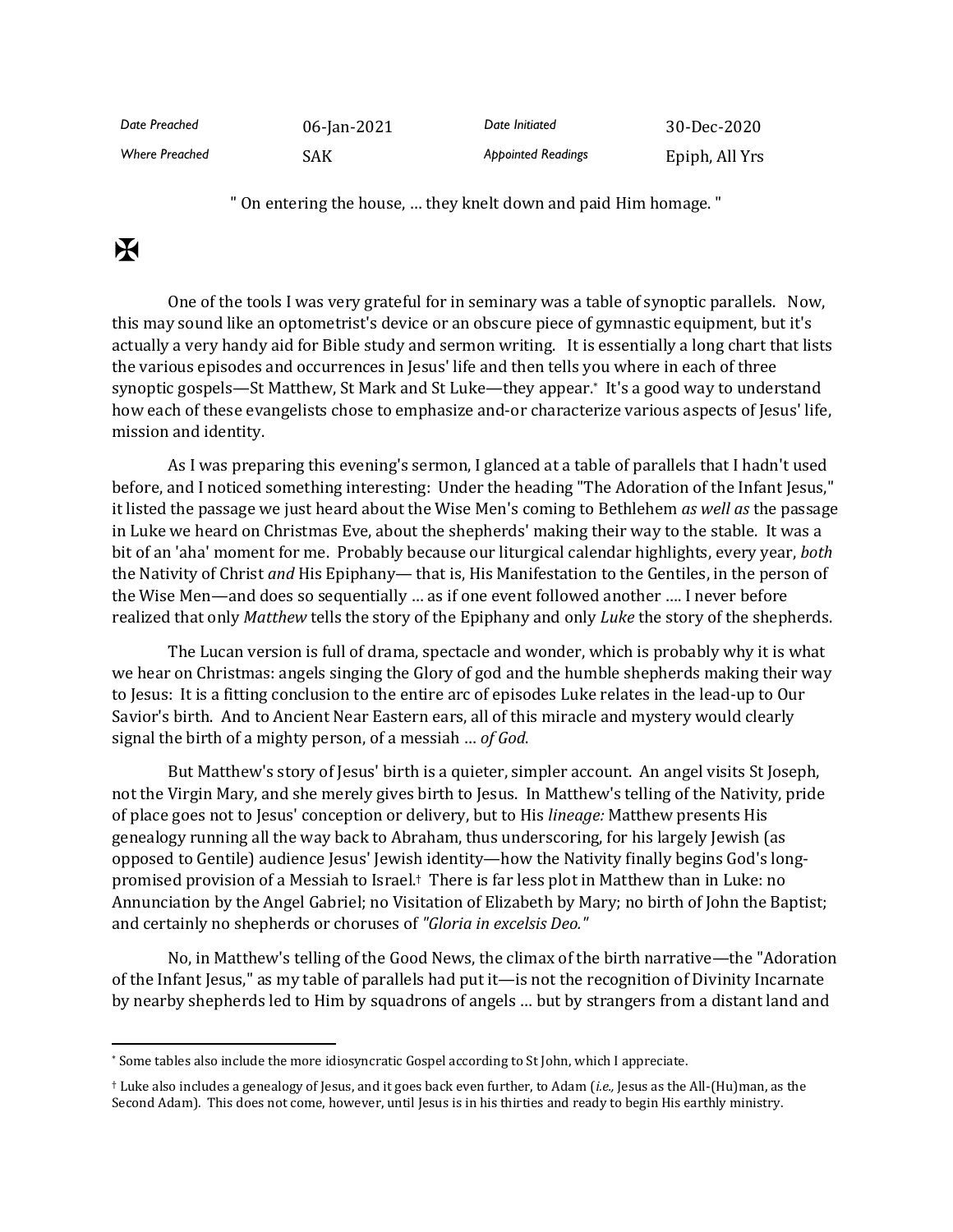alien culture (probably in what is now the Arabian Peninsula), who have, it seems, used only their astrological training and intuition to discern that God has manifested Godself on earth in, of all places, the dusty outskirts of Jerusalem. While Luke's account of the shepherds is joyful and quite stirring—a 'thin moment' in which heaven opens itself to earth, almost overflowing with emotion— Matthew's account is, in its own way, just as profound, in its simplicity and determination: With little to go on and at great personal risk, this stalwart band of Arabian star-studiers steadily plods across hundreds of miles of desert … stops to ask a no-good king for directions … and, led by a single star, ends up at Jesus' bed … on their knees, in reverence and praise.

\*\* \*\* \*\*

If we might liken Luke's account to a cinematic tale of love at first sight—the shepherds swept off their feet, as it were, by the sheer beauty and amazement—then perhaps Matthew's account is a story of love slowly *discovered:* There are no swelling violins or fireworks, but rather a slow-paced, perhaps even somewhat tedious drama of people who have felt an inkling of motivation … the slightest prick of attraction … and then work and wonder and wander—maybe for years?—before finally realizing what they've been feeling and how to respond. For it strikes me that the Wise Men's adoration—their falling upon their knees when they see the Infant Jesus—is not an in-the-moment reaction to what they've just now glimpsed … but the overarching culmination of their *entire journey:* the initial inkling, the pondering, the planning, the questioning, the doubts, the ridicule of others, the risk … the sheer dogged *faith* … || … *All* of this … all of it … is what brings them to Jesus and then forces them to their knees when they see Him.

And in Luke's and Matthew's parallel-but-compatible accounts of Jesus' birth, do we not find an apt metaphor for our *own* Christian lives? I know in my own life, there have been moments like those Luke's shepherds experience: times when I have felt, with every fiber of my being (and then some!), the presence of the Holy Spirit—not just beside me, but within me; critical junctures when I have known, in ways that I will never be able to explain, exactly what Jesus wanted me to do; moments when the aching beauty … or the exquisite agony … of what I was experiencing could flow only from … or be endured only in … the hands of All-loving God. Such are the 'shepherd' moments of faith.

The majority of our faith, however, is spent in the humdrum, in the routine. We plod from one thing to the next. We may catch a glimpse of something 'up there' and decide to set our designs upon it … only to be distracted by the *next* blinking star we see or, if we lower our heads an inch or two, by the relentless realities and responsibilities right here on the ground. We endeavor to become 'better' Christians—read more Scripture, donate more of our time or money, pray more fervently—but then become dismayed when we notice nothing coming of our efforts after a week … or a month … or even a year. Or maybe, when we confide to our friends or co-workers what we believe and what that means for our lives, their bemused … or cynical … or incredulous reaction deflates us: makes us wonder whether we're wasting our time; whether we're missing out on the fun that others … unencumbered by our slow, meandering, often dusty quest for God … are having (or at least appear to be).

We spend most of our faith on-the-road, like the Wise Men, not really knowing where we are going … or why. And yet, like the Wise Men, we keep at it. Our faith leads us from our comfort zone to the danger of the desert to the unknown of a foreign land. Perhaps the water in our